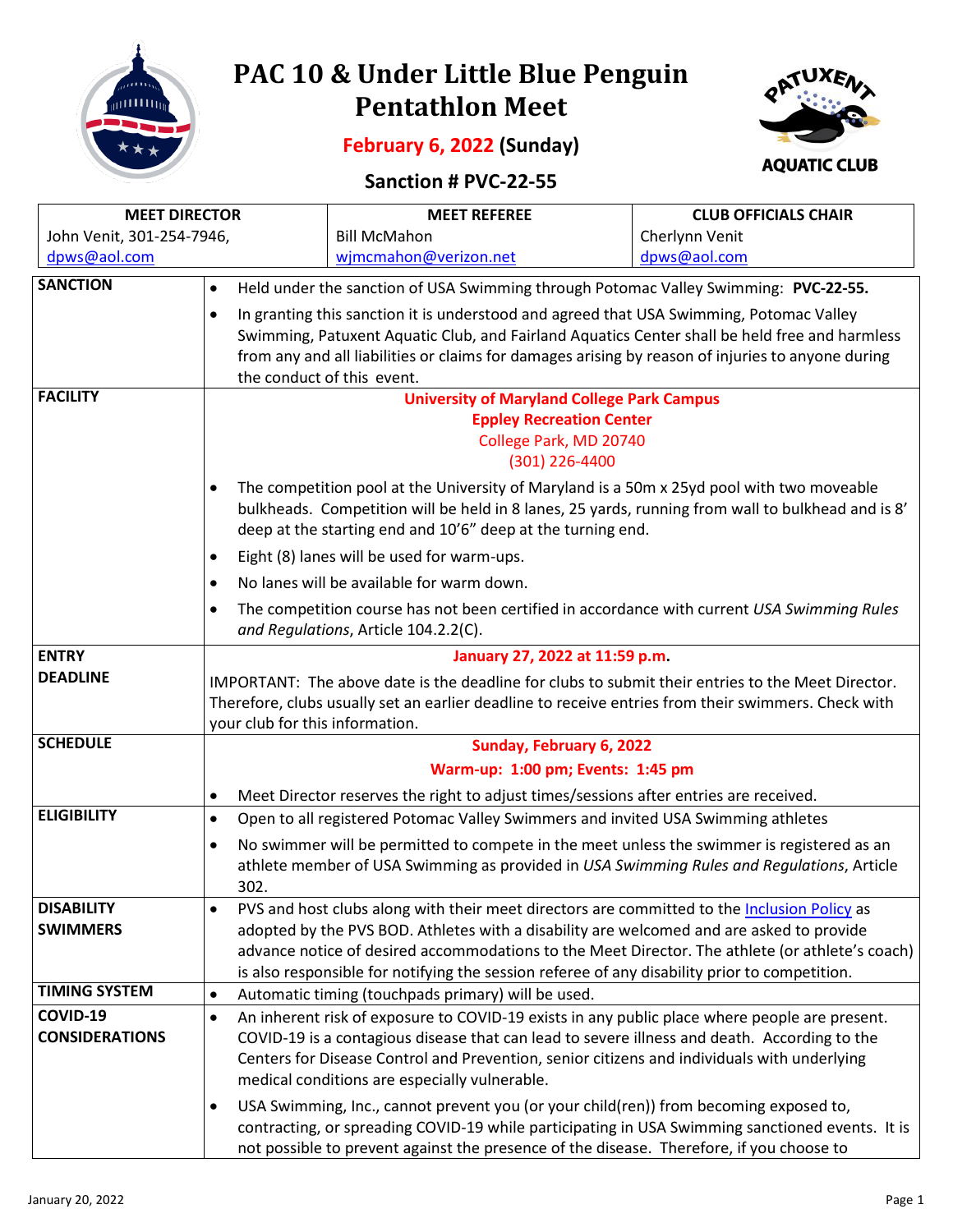|                                     | participate in a USA Swimming sanctioned event, you may be exposing yourself to and/or<br>increasing your risk of contracting or spreading COVID-19.<br>BY ATTENDING OR PARTICIPATING IN THIS COMPETITION, YOU VOLUNTARILY ASSUME ALL RISKS<br>$\bullet$<br>ASSOCIATED WITH EXPOSURE TO COVID-19 AND FOREVER RELEASE AND HOLD HARMLESS USA<br>SWIMMING, POTOMAC VALLEY SWIMMING, THE PATUXENT AQUATICS CLUB, AND THE<br>UNIVERSITY OF MARYLAND, EPPLEY RECREATION CENTER AND EACH OF THEIR OFFICERS,<br>DIRECTORS, AGENTS, EMPLOYEES OR OTHER REPRESENTATIVES FROM ANY LIABILITY OR CLAIMS<br>INCLUDING FOR PERSONAL INJURIES, DEATH, DISEASE OR PROPERTY LOSSES, OR ANY OTHER<br>LOSS, INCLUDING BUT NOT LIMITED TO CLAIMS OF NEGLIGENCE AND GIVE UP ANY CLAIMS YOU<br>MAY HAVE TO SEEK DAMAGES, WHETHER KNOWN OR UNKNOWN, FORESEEN OR UNFORESEEN,<br>IN CONNECTION WITH EXPOSURE, INFECTION, AND/OR SPREAD OF COVID-19 RELATED TO<br>PARTICIPATION IN THIS COMPETITION. |
|-------------------------------------|---------------------------------------------------------------------------------------------------------------------------------------------------------------------------------------------------------------------------------------------------------------------------------------------------------------------------------------------------------------------------------------------------------------------------------------------------------------------------------------------------------------------------------------------------------------------------------------------------------------------------------------------------------------------------------------------------------------------------------------------------------------------------------------------------------------------------------------------------------------------------------------------------------------------------------------------------------------------------|
|                                     | We have taken enhanced health and safety measures for all attending this meet; however, we<br>$\bullet$<br>cannot guarantee that you will not become infected with COVID-19. All attending this meet<br>must follow all posted instructions while in attendance. An inherent risk of exposure to COVID-19<br>exists in any public place where people are present. By attending this meet, you acknowledge<br>the contagious nature of COVID-19 and voluntarily assume all risks related to exposure to COVID-<br>19.                                                                                                                                                                                                                                                                                                                                                                                                                                                      |
|                                     | By choosing to attend this meet you agree to comply with all health and safety mandates and<br>$\bullet$<br>guidelines of USA Swimming, Potomac Valley Swimming, the State of Maryland, and Prince<br>Georges County, and the University of Maryland.                                                                                                                                                                                                                                                                                                                                                                                                                                                                                                                                                                                                                                                                                                                     |
| <b>COVID-19</b><br><b>PROTOCOLS</b> | Before signing up your young swimmer, please consider that they can manage themselves for<br>$\bullet$<br>the duration of the meet with just their swim coach overseeing them, including being able to<br>visit the bathroom independently.                                                                                                                                                                                                                                                                                                                                                                                                                                                                                                                                                                                                                                                                                                                               |
|                                     | All attendees (athletes, coaches, officials, and volunteers) must wear masks at all times, with the<br>exception of athletes when warming up, cooling down, and competing.                                                                                                                                                                                                                                                                                                                                                                                                                                                                                                                                                                                                                                                                                                                                                                                                |
|                                     | All attendees (athletes, coaches, officials, and volunteers) are required to assess their own health<br>for symptoms and exposure to COVID-19. Attendees will only be permitted entrance if<br>answering "no" to the following questions:                                                                                                                                                                                                                                                                                                                                                                                                                                                                                                                                                                                                                                                                                                                                 |
|                                     | Do you feel any of the symptoms that fall under the symptoms of COVID-19 (fever over<br>100.4, cough, shortness of breath, etc.)?                                                                                                                                                                                                                                                                                                                                                                                                                                                                                                                                                                                                                                                                                                                                                                                                                                         |
|                                     | Has anyone in your family been sick or diagnosed with COVID-19 in the past 14 days?                                                                                                                                                                                                                                                                                                                                                                                                                                                                                                                                                                                                                                                                                                                                                                                                                                                                                       |
|                                     | Has someone you've been in contact with been diagnosed with COVID-19 or been in<br>$\bullet$<br>contact with someone who has in the past 14 days?                                                                                                                                                                                                                                                                                                                                                                                                                                                                                                                                                                                                                                                                                                                                                                                                                         |
|                                     | Locker rooms will only be available for emergency use. On deck showers will be available, and all<br>$\bullet$<br>athletes are required to rinse off prior to entering the water during warm-ups.                                                                                                                                                                                                                                                                                                                                                                                                                                                                                                                                                                                                                                                                                                                                                                         |
|                                     | Athletes must arrive and depart in their suits. No locker room space will be available for<br>$\bullet$<br>changing.                                                                                                                                                                                                                                                                                                                                                                                                                                                                                                                                                                                                                                                                                                                                                                                                                                                      |
|                                     | Swimmers must try to maintain proper social distancing.<br>$\bullet$                                                                                                                                                                                                                                                                                                                                                                                                                                                                                                                                                                                                                                                                                                                                                                                                                                                                                                      |
|                                     | Teams must provide a minimum of 1 or 2 marshals (based on team size) to monitor social<br>$\bullet$<br>distancing and mask compliance within their assigned spaces. Names of marshals must be<br>provided in advance.                                                                                                                                                                                                                                                                                                                                                                                                                                                                                                                                                                                                                                                                                                                                                     |
|                                     | Bathroom use is allowed in emergencies, but all athletes must use the visiting team locker rooms<br>$\bullet$<br>and wipe down all surfaces touched.                                                                                                                                                                                                                                                                                                                                                                                                                                                                                                                                                                                                                                                                                                                                                                                                                      |
|                                     | The meet will be limited to no more than 300 swimmers.<br>$\bullet$                                                                                                                                                                                                                                                                                                                                                                                                                                                                                                                                                                                                                                                                                                                                                                                                                                                                                                       |
|                                     | Only swimmers, coaches, meet volunteers, and officials will be permitted on the pool deck.<br>$\bullet$                                                                                                                                                                                                                                                                                                                                                                                                                                                                                                                                                                                                                                                                                                                                                                                                                                                                   |
|                                     | One-way traffic will be maintained on the pool deck. Swimmers will leave their assigned team<br>$\bullet$<br>area, walk along the turn (diving boards) end of the pool, down the lane 1 (window) side of the<br>pool, stage along the lane 1 side of the pool deck and continue behind the blocks. See attached                                                                                                                                                                                                                                                                                                                                                                                                                                                                                                                                                                                                                                                           |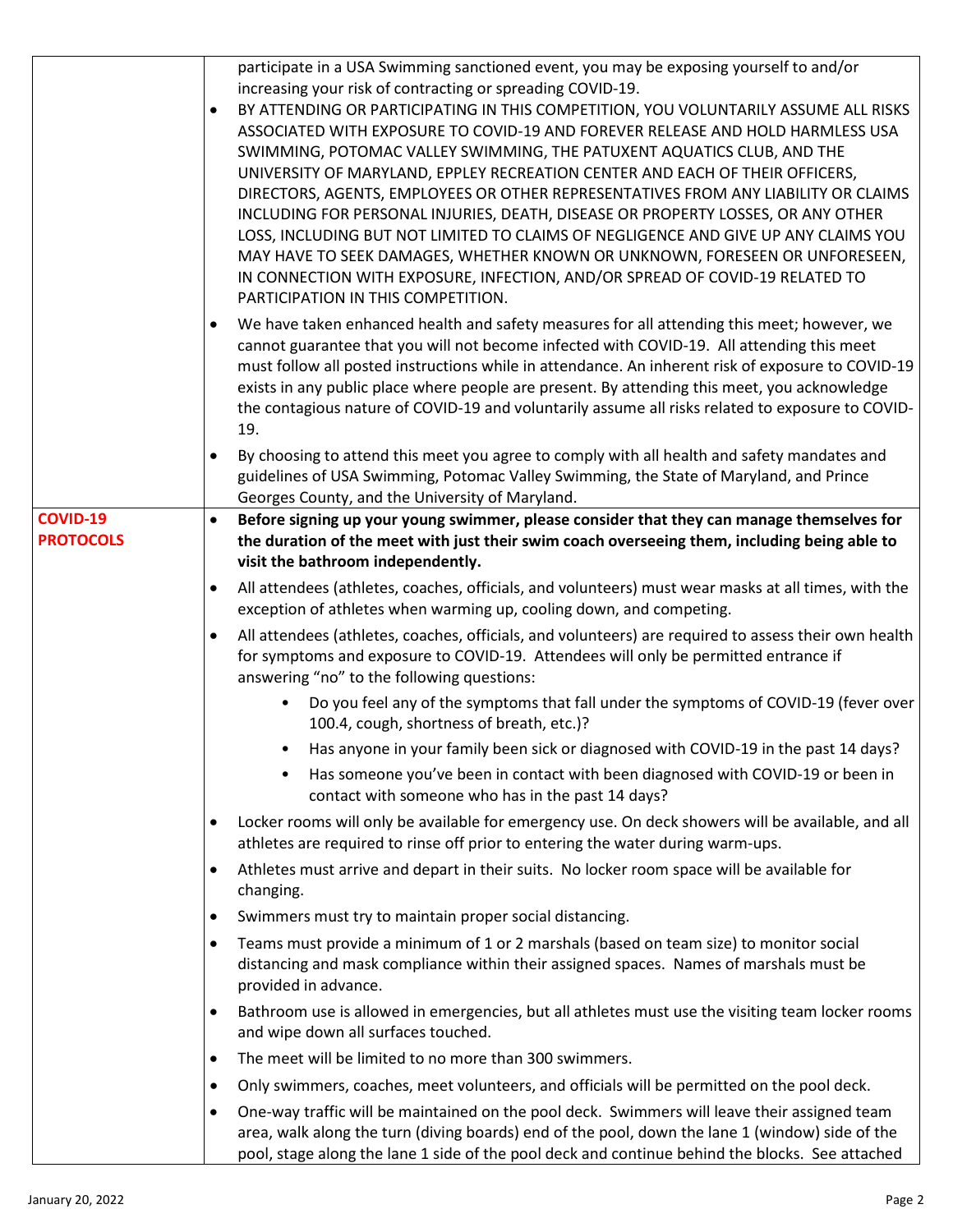|              | diagram in the supplemental document. Athletes will exit the area at the conclusion of their race<br>towards lane 8. Athletes will only be permitted to stage for their heats 2 heats at a time behind<br>the blocks.                                                                                                                                                                                                                        |  |
|--------------|----------------------------------------------------------------------------------------------------------------------------------------------------------------------------------------------------------------------------------------------------------------------------------------------------------------------------------------------------------------------------------------------------------------------------------------------|--|
|              | For warm-ups, swimmers will be assigned to a warm-up group.<br>$\bullet$                                                                                                                                                                                                                                                                                                                                                                     |  |
|              | Swimmers will proceed to their assigned seating area on deck or in the stands upon arrival,<br>$\bullet$<br>prepare to enter the pool, and follow marshals' and coaches' directions to enter the pool while<br>respecting social distancing guidelines. Swimmers not participating in warm-up will remain in<br>their team seating area.                                                                                                     |  |
|              | Swimmers will wear their masks until they arrive at their lane and they will take it off and place it<br>in a bag. The bags will be placed in baskets by the starting blocks during warm-ups and<br>competition. Swimmers will immediately put their masks back on at the completion of their<br>swims before they leave the starting area.                                                                                                  |  |
|              | For the 25-yard events, volunteers will move the baskets containing masks to the finish end of<br>٠<br>the pool where the swimmers will immediately put them back on after exiting the pool.                                                                                                                                                                                                                                                 |  |
|              | Swimmers must follow all directions as posted and adhere to all marshal directions.<br>$\bullet$                                                                                                                                                                                                                                                                                                                                             |  |
|              | All swimmers must remain in their designated seating area for their group until they are called<br>for their event and they must return to their area immediately following their event.                                                                                                                                                                                                                                                     |  |
|              | Any swimmer not following the meet protocols will be subject to immediate removal from the<br>٠<br>meet.                                                                                                                                                                                                                                                                                                                                     |  |
|              | All coaches, officials, and volunteers must bring their own water bottle and snacks.<br>٠                                                                                                                                                                                                                                                                                                                                                    |  |
|              | Additional sanitation will take place as well as sanitation stations will be available in various<br>$\bullet$<br>locations throughout the facility.                                                                                                                                                                                                                                                                                         |  |
|              | UV light is used along with chlorine to disinfect the water constantly.<br>$\bullet$                                                                                                                                                                                                                                                                                                                                                         |  |
|              | We request that all attendees notify the meet director as soon as possible if they have tested<br>$\bullet$<br>positive for COVID-19, shown symptoms or have been in contact with anyone exposed to COVID-<br>19 after attending the meet.                                                                                                                                                                                                   |  |
|              | No spectators will be permitted. Competition will be live-streamed via the Patuxent Aquatics<br>$\bullet$<br>Club Facebook page. (https://www.facebook.com/PatuxentAquaticsClub)                                                                                                                                                                                                                                                             |  |
| <b>RULES</b> | Current USA Swimming rules shall govern this meet.<br>$\bullet$                                                                                                                                                                                                                                                                                                                                                                              |  |
|              | All applicable adults participating in or associated with this meet acknowledge that they are<br>subject to the provisions of the USA Swimming Minor Athlete Abuse Prevention Policy<br>("MAAPP"), and that they understand that compliance with the MAAPP policy is a condition of<br>participation in the conduct of this competition.                                                                                                     |  |
|              | No on-deck USA Swimming registration is permitted.<br>$\bullet$                                                                                                                                                                                                                                                                                                                                                                              |  |
|              | In compliance with USA Swimming Rules and Regulations, the use of audio or visual recording<br>٠<br>devices, including a cell phone is not permitted in the changing areas, rest rooms, or locker<br>rooms. Per PVS policy, the use of equipment capable of taking pictures (e.g., cell phones,<br>cameras, etc.) is banned from behind the starting blocks during the entire meet, including warm<br>up, competition and cool down periods. |  |
|              | Deck changes are prohibited.<br>$\bullet$                                                                                                                                                                                                                                                                                                                                                                                                    |  |
|              | Any swimmer entered in the meet must be certified by a USA Swimming member coach as being<br>٠<br>proficient in performing a racing start or must start each race from within the water. When<br>unaccompanied by a member-coach, it is the responsibility of the swimmer or the swimmer's<br>legal guardian to ensure compliance with this requirement.                                                                                     |  |
|              | Operation of a drone or any other flying devices is prohibited over the venue (pools,<br>$\bullet$<br>athlete/coach areas, spectator areas and open ceiling locker rooms) any time athletes, coaches,<br>officials and/or spectators are present.                                                                                                                                                                                            |  |
|              |                                                                                                                                                                                                                                                                                                                                                                                                                                              |  |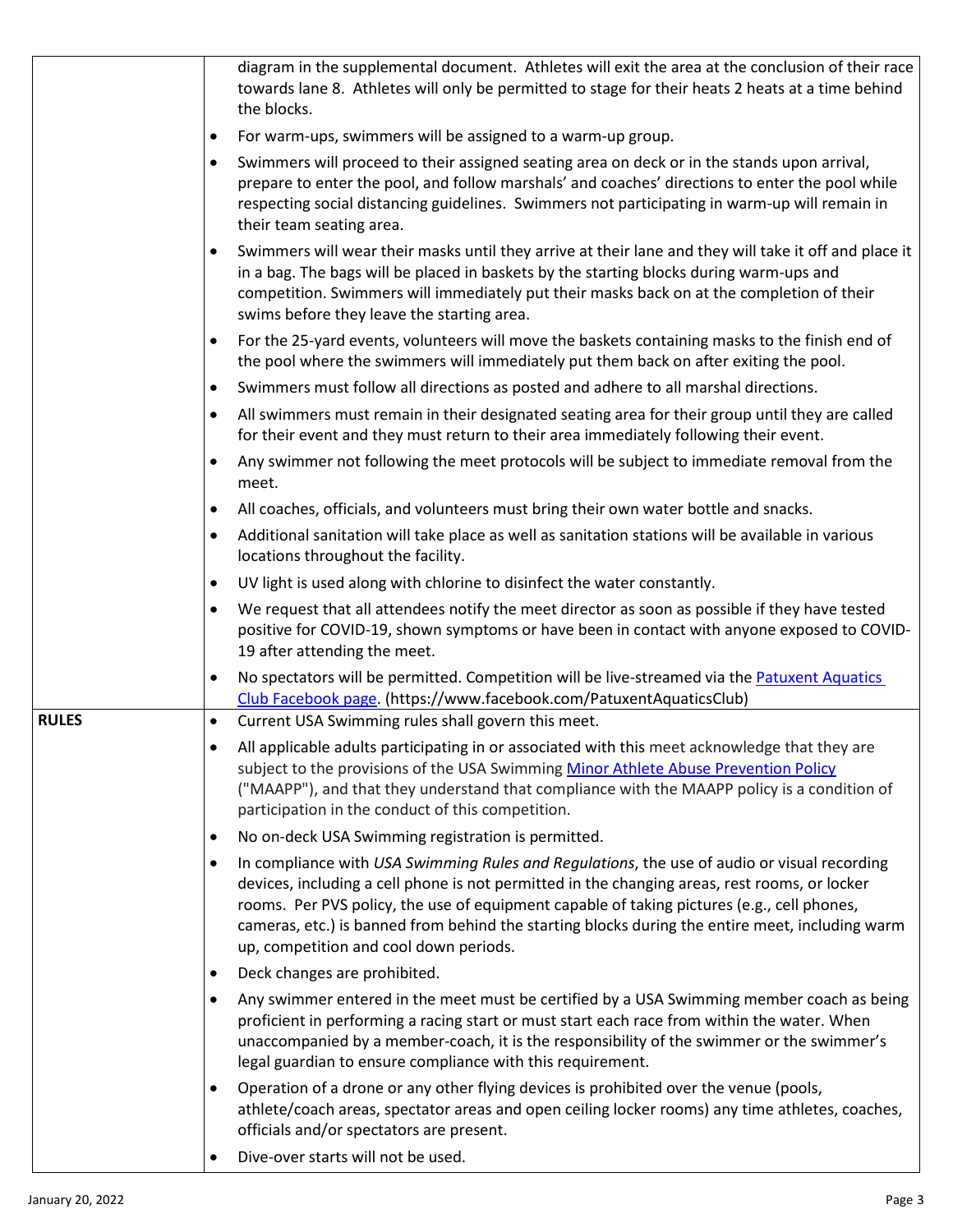|                                | For the 25 yd events, swimmers will start from the turn end (no blocks).<br>$\bullet$                                                                                                   |  |  |
|--------------------------------|-----------------------------------------------------------------------------------------------------------------------------------------------------------------------------------------|--|--|
|                                | The Meet Director and the PVS Technical Committee reserve the right to limit events, heats,                                                                                             |  |  |
|                                | swimmers or adjust the format to conform with the 4-hour provision for sessions that include 12                                                                                         |  |  |
|                                | & U events per Rule 205.3.1F.                                                                                                                                                           |  |  |
| <b>EVENT RULES</b>             | All events are timed finals.<br>$\bullet$                                                                                                                                               |  |  |
|                                | A swimmer may enter no more than five (5) individual events.<br>$\bullet$                                                                                                               |  |  |
| <b>POSITIVE CHECK IN</b>       | All events will be pre-seeded.<br>$\bullet$                                                                                                                                             |  |  |
| <b>WARM-UP</b>                 | The prescribed PVS warm-up procedures and safety policies will be followed. The Meet Director<br>$\bullet$<br>may determine the structure of warm-up, including times/lane assignments. |  |  |
|                                | No more than six (6) swimmers per lane.<br>$\bullet$                                                                                                                                    |  |  |
| <b>SUPERVISION</b>             | Coaches are responsible for the conduct of their swimmers and cleaning up for their team areas.<br>$\bullet$                                                                            |  |  |
|                                | Each team MUST assign a certified Coach to remain in the assigned Team Area at ALL times to<br>$\bullet$                                                                                |  |  |
|                                | ensure COVID-19 guidelines are being followed and to assist with Clerk of Course.                                                                                                       |  |  |
|                                | No spectators will be permitted in the facility.<br>$\bullet$                                                                                                                           |  |  |
| <b>SEEDING</b>                 | Standard seeding will be used.<br>$\bullet$                                                                                                                                             |  |  |
| <b>SCORING</b>                 | None<br>$\bullet$                                                                                                                                                                       |  |  |
| <b>AWARDS</b>                  | None<br>$\bullet$                                                                                                                                                                       |  |  |
| <b>PROGRAMS</b>                | Meet programs will be emailed to teams and available on Meet Mobile.<br>$\bullet$                                                                                                       |  |  |
| <b>CREDENTIALS</b>             |                                                                                                                                                                                         |  |  |
|                                | Parents not working the meet as a deck official, volunteer timer or other position are not<br>$\bullet$                                                                                 |  |  |
|                                | permitted on deck. Only athletes, USA Swimming certified coaches, and deck officials will be<br>permitted on the deck. Coaches and Officials should have proof of active USA Swimming   |  |  |
|                                | membership with them at all times.                                                                                                                                                      |  |  |
| <b>SPECTATOR ENTRY</b>         | No spectators will be permitted in the facility.<br>$\bullet$                                                                                                                           |  |  |
| <b>FEE</b><br><b>OFFICIALS</b> | Each participating club is requested to provide at least one table worker or official (Referee<br>$\bullet$                                                                             |  |  |
|                                | Starter, Chief Judge or Stroke & Turn Judge) per session if entering 25 or more splashes.                                                                                               |  |  |
|                                | Officials interested in volunteering should signup at https://formsmarts.com/form/27j1<br>$\bullet$                                                                                     |  |  |
|                                | Officials volunteering for this meet should sign in at the recording table prior to the start of<br>$\bullet$                                                                           |  |  |
|                                | warm-ups. Certified officials who have not previously volunteered should contact the referee                                                                                            |  |  |
|                                | upon arrival to make their services available.                                                                                                                                          |  |  |
|                                | A comprehensive officials' briefing will precede each session during warm-ups.<br>$\bullet$                                                                                             |  |  |
| <b>TIMERS</b>                  | Participating clubs are requested to provide timers in proportion to their entries. One timer is<br>$\bullet$<br>requested for each 25 entries.                                         |  |  |
|                                | Two timers per lane. There will be two Head Timers.<br>$\bullet$                                                                                                                        |  |  |
|                                | An online Timer's Signup will be emailed to participating clubs.<br>$\bullet$                                                                                                           |  |  |
| <b>ENTRY PROCEDURES</b>        | Entries should be submitted by email to the Meet Director at dpws@aol.com.<br>$\bullet$                                                                                                 |  |  |
|                                | Include in the subject of the email, "PAC Little Blue Penguin Pentathlon Meet - ****" with the<br>$\bullet$                                                                             |  |  |
|                                | club's initials in place of the asterisks. If your club submits multiple entry files include training<br>site in the subject of the email.                                              |  |  |
|                                | Include in entry email: entry file, report of entries by name, report of entries by event.<br>$\bullet$                                                                                 |  |  |
|                                |                                                                                                                                                                                         |  |  |
|                                | In the body of your email provide entry numbers (girls, boys, totals), contact information (email,<br>$\bullet$<br>phone, officials contact).                                           |  |  |
|                                | Entries directly from individual team members will not be accepted.                                                                                                                     |  |  |
|                                | Entries by phone or fax will not be accepted.                                                                                                                                           |  |  |
|                                | The Meet Director will acknowledge receipt by return email within 24 hours. If<br>$\bullet$<br>acknowledgement is not received in a timely manner, please contact the Meet Director.    |  |  |
|                                |                                                                                                                                                                                         |  |  |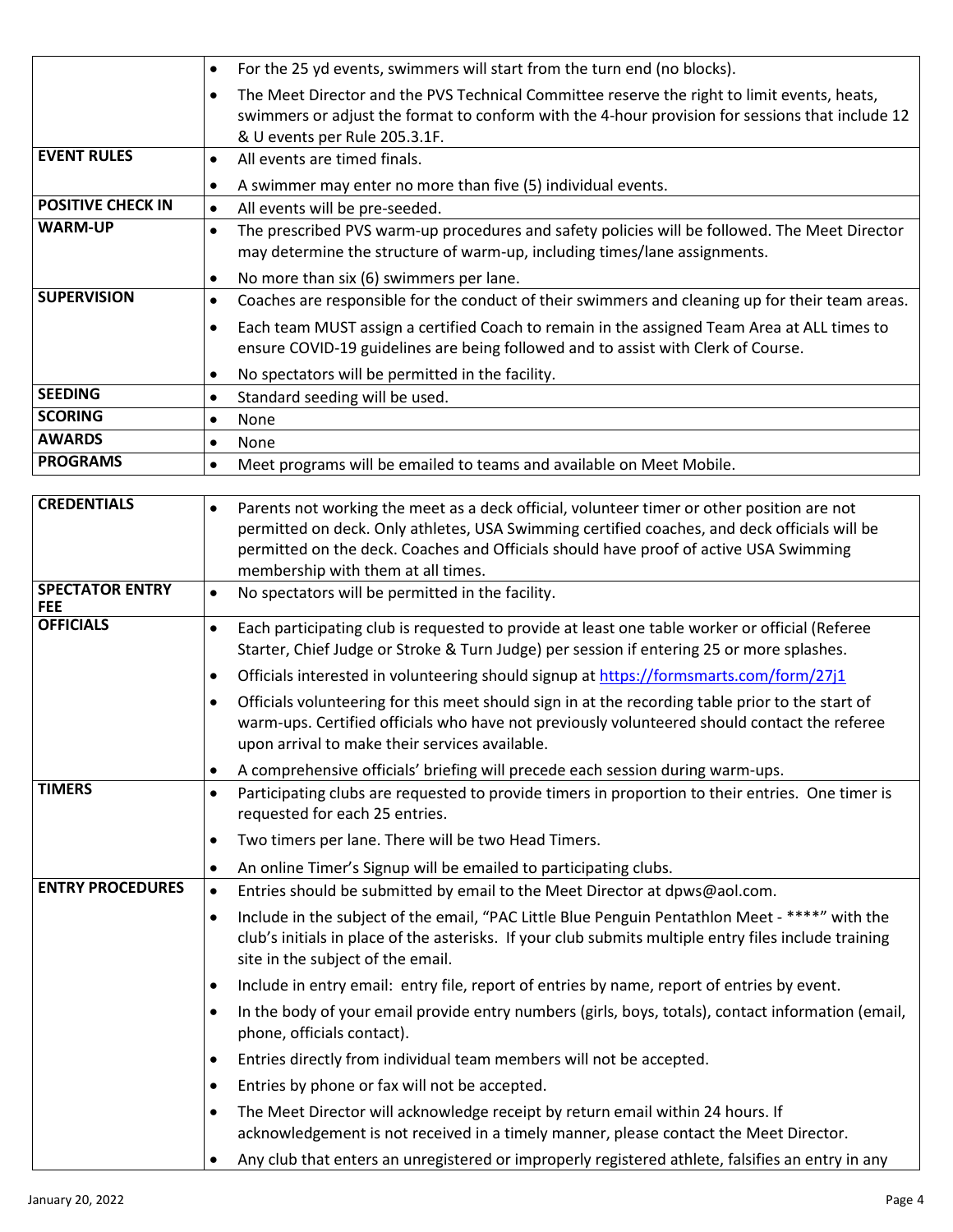|                   | way, or permits an unregistered coach to represent them will be fined the sum of \$100 by PVS<br>and no further entries will be accepted from that club until the said fine is paid. |  |
|-------------------|--------------------------------------------------------------------------------------------------------------------------------------------------------------------------------------|--|
| <b>ENTRY FEES</b> | Per Swimmer Surcharge: \$10.00                                                                                                                                                       |  |
|                   | Individual event fee: \$6.00                                                                                                                                                         |  |
|                   | Make checks payable to PAC. Checks may be mailed to:                                                                                                                                 |  |
|                   | <b>Patuxent Aquatics Club</b><br>414 Forest Bridge Ct.<br>Laurel, MD 20724                                                                                                           |  |
|                   | Payment for entries from unattached swimmers not affiliated with a team must be received prior<br>to the meet. Payment may be made by cash or check.                                 |  |
|                   | Entry fees are due with meet entry. Unpaid fees will be reported to the PVS Administrative Office<br>at the conclusion of the meet.                                                  |  |